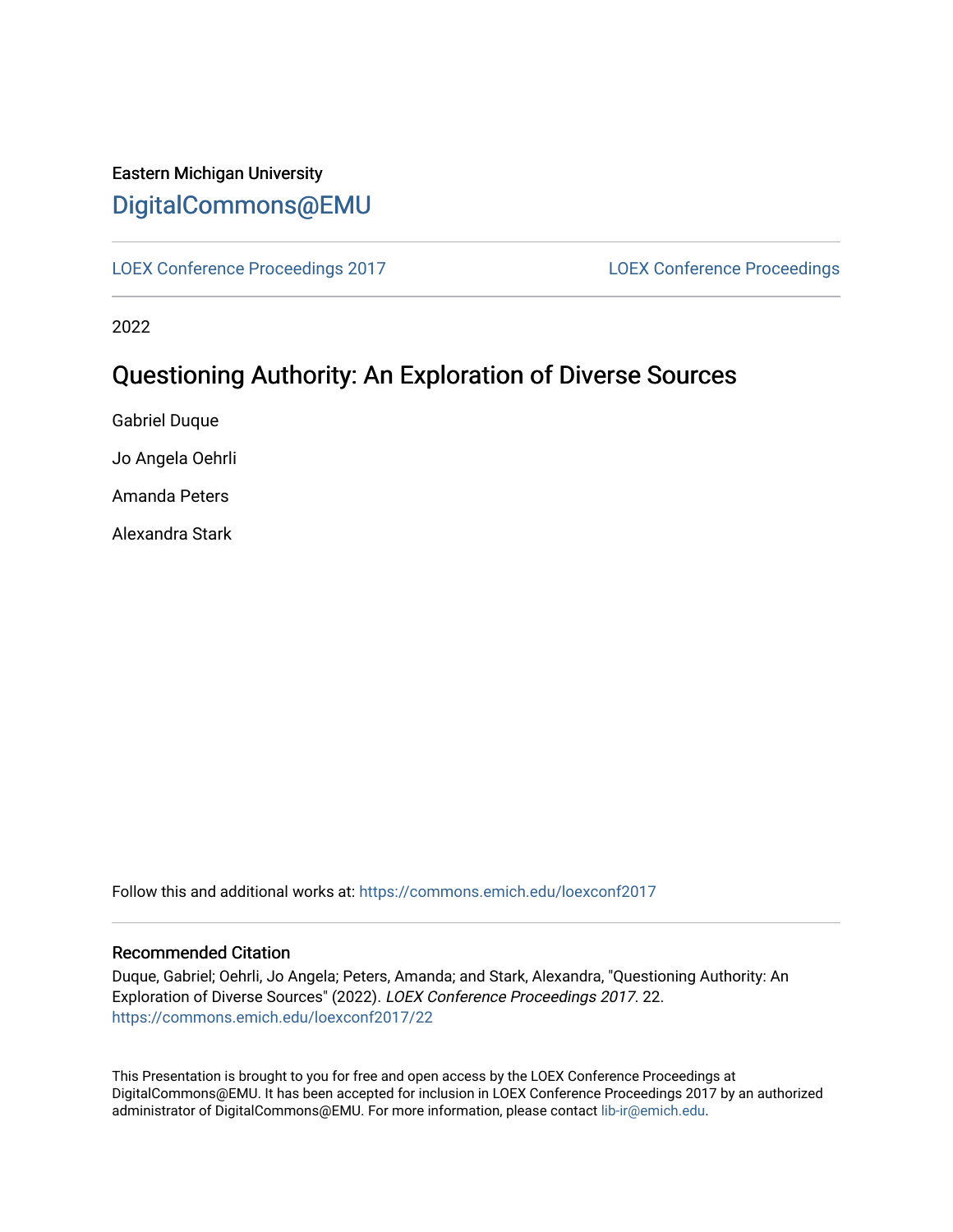# **QUESTIONING AUTHORITY: AN EXPLORATION OF DIVERSE SOURCES**

# **GABRIEL DUQUE, JO ANGELA OEHRLI, AMANDA PETERS AND ALEXANDRA STARK**

#### **INTRODUCTION**

At the University of Michigan Library, the Learning Programs and Initiatives (LPI) unit leads activities related to courseintegrated instruction for lower level undergraduate students. LPI librarians most often teach one-shot workshops for English 125, the university's main writing requirement class. Usually we are asked to teach when students are assigned an argumentative paper and a crucial part of these sessions is source discovery and evaluation.

At a departmental retreat in December of 2015, we discussed the instruction requests we were receiving from faculty members. Instructors were asking us to address the use and evaluation of credible, non-scholarly & non-traditional sources and how students could incorporate these types of sources into their research papers. The group felt unsatisfied with the source evaluation methods we were using at the time such as using a checklist or explaining the differences between scholarly and non-scholarly sources. We began to feel that this approach was not nuanced enough to be able to respond effectively to some of the courses and assignments we found ourselves teaching to.

Additionally, it became more common for instructors to design assignments where students investigate or work closely with a specific community and thus require students to use a wide variety of sources, including non-traditional ones such as blogs, interviews, local newspapers and community organizations.

Here are some examples of how instructors describe the types of sources that they wanted us to address:

*"By secondary source, I have in mind sources that are 'popular scholarly'--not so academic so as to be over my students' heads, but having some credibility, particularly if they are being used as support. Perhaps editorials from the NY Times, book reviews from the NY Review of Books, articles from the New Yorker, etc. might be appropriate."* 

*"For this assignment, I ask my students to incorporate 2 different types of sources: what I refer to as 'academic' sources and what I refer to as 'cultural' sources. In the past, I find that my students have a difficult time thinking about and differentiating between appropriate uses of these sources. For example, many of my students attempted to allow too much authority to interview statements when making arguments about a general community or would use an article from a popular culture source as if it was credible evidence. Any advice or guidance you could give my students (or me for that matter) on how to help them think through this issue would be wonderful!"* 

*"The theme of my course is community. For my student's research assignment, I will be asking them to either 1) interview someone outside their community or 2) research a topic of their choice by looking at 'popular culture' media (things like chats rooms, reddit, buzzfeed comments, etc). Any advice you could give them about how to look for and utilize the later types of sources would be very useful. Also, any databases that can provide them with examples of interviews being used as the basis of an academic argument would be great."* 

What was missing from the earlier approach was prompting students to think more broadly about the relative nature of authority, the use of non-traditional sources, and also the contexts and processes of knowledge creation.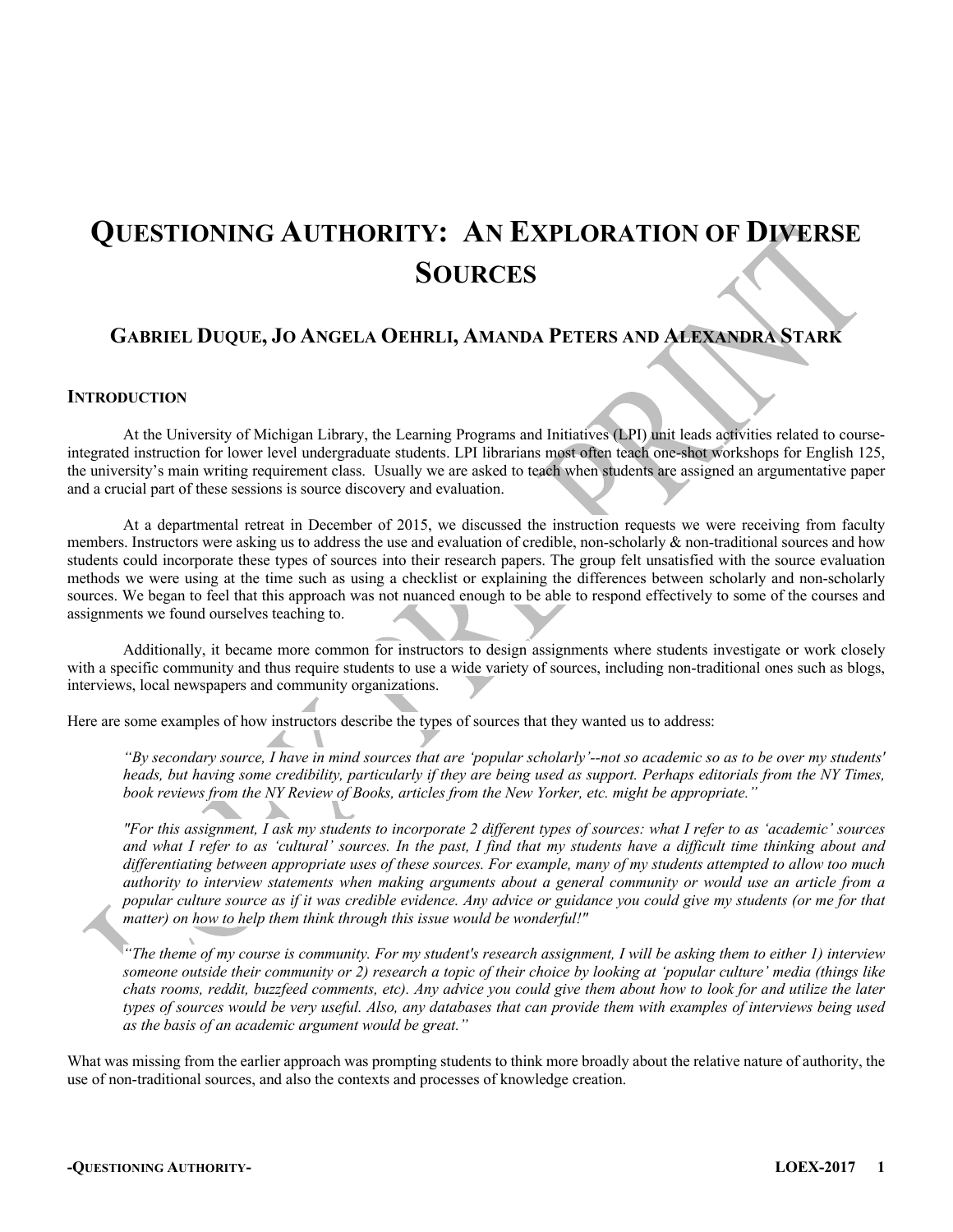# **ACRL FRAMEWORK**

These source conversations within LPI coincided with the adoption by ACRL of the Framework for Information Literacy for Higher Education (January 2016), and the group saw an opportunity to re-think our approach to source evaluation by looking more closely at the Framework. After more reading and discussion we began to realize that the Framework mirrored the realities of our instruction sessions: a more critical approach, and a focus on students as creators of knowledge through experiential projects in social justice and service learning contexts.

More specifically, the language in the Frame "Authority is Constructed and Contextual" closely reflected the information needs expressed by our faculty around source evaluation. This Frame explicitly recognizes that "…authority is a type of influence recognized or exerted within a community. An understanding of this concept enables novice learners to critically examine all evidence—be it a short blog post or a peer-reviewed conference proceeding—and to ask relevant questions about origins, context, and suitability for the current information need."; "Experts know how to seek authoritative voices but also recognize that unlikely voices can be authoritative, depending on need" (Association of College and Research Libraries, 4).

## **DEVELOPING THE PLAN**

Over the course of three months in 2016, a team from LPI met every other week to create a lesson plan addressing the issues raised in our retreat. The goal was to design a lesson plan around the Frame "Authority is Constructed and Contextual." The team re-defined this Frame to create a more student-friendly version of it. Our definition emphasized that authors could have credibility based on three factors: subject expertise, societal position, or special experience. Following a Backwards Design format, the group determined that the lesson would have two outcomes:

- Students will be able to define different types of authority, such as subject expertise (e.g., scholarship), societal position (e.g., public office or title), or special experience (e.g., participating in a historic event) in order to more easily recognize a variety of credible sources for their English 125 writing assignments
- Students will be able to recognize that authoritative content may be packaged formally or informally and may include sources of all media types in order to more easily incorporate a variety of credible sources into their English 125 writing assignments.

The team agreed that structuring the lesson around an intriguing topic would generate student interest. Possible topics included prison reform, drug laws, anti-bullying legislation, free range parenting/kids having enough playtime/recess, literacy, food access, clean water, and the Flint, Michigan Water Crisis. Due to the immediacy of the issues surrounding the Flint Water Crisis and the potential variety of types of sources that could be explored (blog posts, documentary clips, popular news media articles, onlineonly news sources such as Slate & Salon articles, long form journalistic articles, and scholarly articles), the team chose this Michigancentric topic.

The team decided to create an argumentative statement that would drive a scenario in which students could use a variety of sources for an English 125 paper. The argumentative statement or topic would be "Government mismanagement contributed to the Flint Water Crisis." We decided to find several articles that could possibly address this statement. We hoped to find a blog post, an activist group or personal web site, a newspaper article, a Slate/Salon/Huffington Post article, a scholarly article, and/or an NPR article that would address this question. We faced a number of challenges as we looked for articles including the fact that we didn't want to find articles that too obviously looked like they were inappropriate for a college paper. We also acknowledged that our goal in looking for a scholarly article would be to look for an article that just addressed lead poisoning. The Flint Water Crisis was being newly addressed by scholars. We also wanted to find articles that could be easily read and understood in a short activity.

Our idea was to present 3-5 of these sources to students. Students would work individually or in small groups to read the articles and then address questions that the LPI team created for each article. The team wrote questions that addressed the relevancy of the article to our topic, the authority of the publication for this topic, and the author's potential bias. It was difficult to create these questions; too many questions would overwhelm students and be too time consuming.

# **IMPLEMENTING THE LESSON PLAN**

After our collaboration, the lesson plan consisted of four diverse sources and a series of questions for each. The questions would allow students to evaluate the sources, explore how context plays a role in authority, and analyze how each source could be incorporated in a research project. However, the way the articles and questions were delivered, and the way students engaged with each other and the instructor could vary based on the method of instruction. Faced with the task of teaching a brand-new lesson plan that approached evaluation in a non-traditional way, each librarian chose an instruction method that they were comfortable with and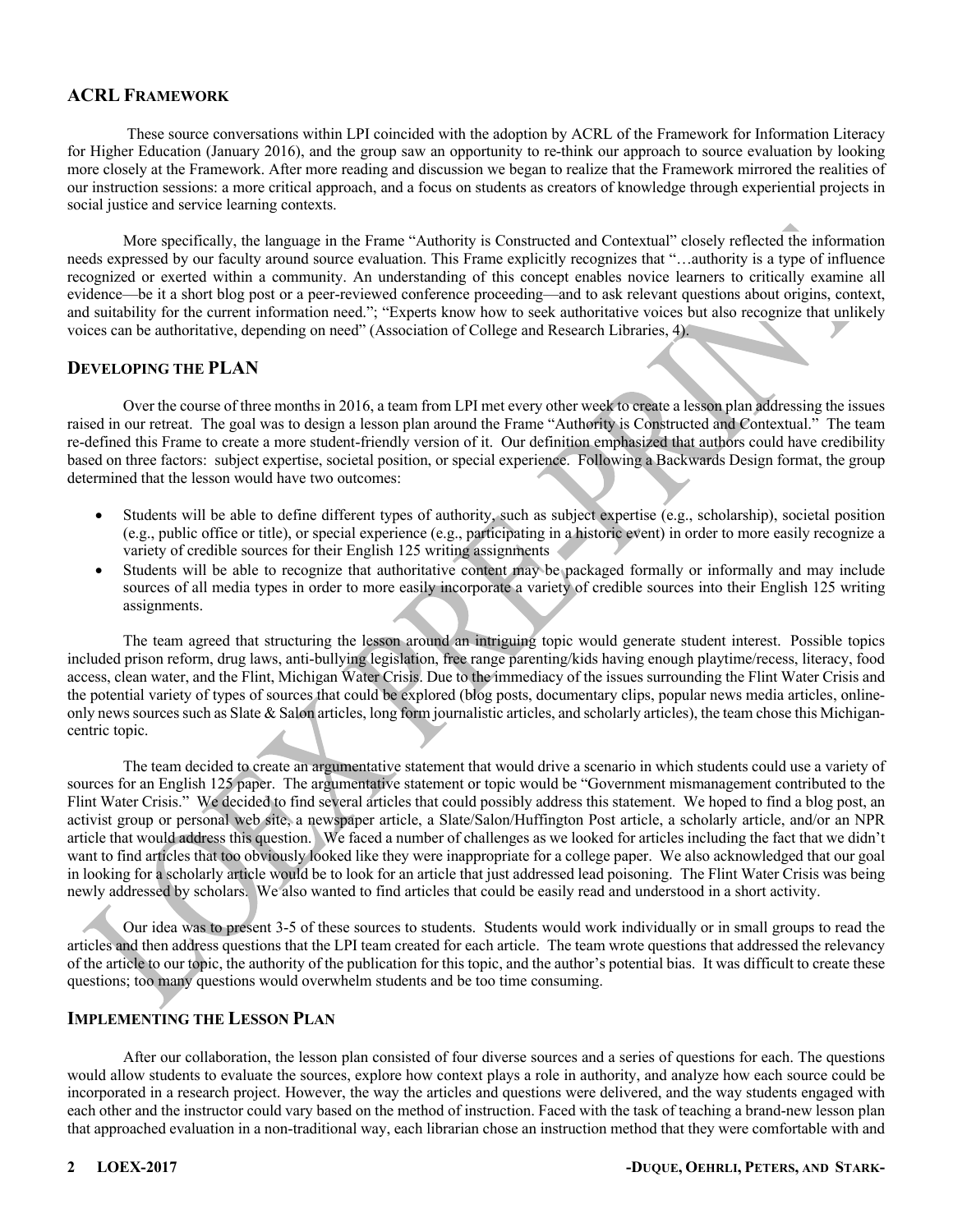had previously employed with success. Some librarians put students in small groups and had students read different articles while others had all students read adapted versions of all of the articles. Each librarian chose to customize the implementation of the lesson to fit their own teaching style.

A librarian who engages with technology often in the classroom used a slide deck to provide instructions to the students and employed a Google form to deliver the articles and questions, though it did add time to the activity. Specifically, students had to navigate to the link and the librarian would have to cover how to use the form and submit their answers. The student responses could be viewed by the librarian as they were submitted. This allowed for real-time formative assessment during the session and allowed the librarian to guide the discussion based on the submitted answers and address any problem areas. The recorded answers of all sessions were later used for a wide scale assessment of the impact of the lesson plan at the end of the semester. A version of the form was also modified in order to enable it to be completed in a shorter time frame. Specifically, the questions were shortened and an article was removed. The shortened activity modified the original plan, but the learning outcomes remained the same.

One librarian developed a print handout that provided more specific instructions to guide students as they worked through shortened versions of the questions. The students were provided with printed versions of the articles. A second librarian facilitated the activity in the same way in their 7-week one credit course, Digital Research: Critical Concepts & Strategies. This method allowed the librarians to implement the lesson plan without having to learn a new technology and deal with an additional stress factor.

The final librarian developed an evaluation game (http://bit.ly/2pCM4Om) utilizing the software Articulate Storyline 2. The active-learning game had the same articles, but removed the short answer questions. The questions were adapted to be multiple choice and automatic feedback was provided to students. The activity's gamefulness resided in the students separating into teams and being awarded a final score based on their evaluation answers. The game increased student engagement, but their answers were not recorded for assessment.

Each librarian implemented the lesson plan uniquely and the next section on the plan in action will further discuss these implementation experiences.

# **THE PLAN IN ACTION**

Once we started to test out the lesson plan in classrooms during the winter of 2016, some interesting issues came to light. Although one librarian had a very relevant moment where her students actually had to navigate through a protest about the water crisis in order to get to her classroom, many in the team quickly discovered that some students did not know about the Flint Water Crisis. Although a good percentage of incoming students are from Michigan, it became clear that we needed to come up with a quick synopsis for those students from out of state where the news story had not been as prevalent.

Another issue was time; ideally, we had wanted to talk about at least three articles to show nuance beyond scholarly vs. non-scholarly articles, but taking class time to discuss three articles was difficult. Some team members ended up going back to a model of using a scholarly article and non-scholarly article for comparison. They found that by following through with discussion questions developed with use of the Framework in order to bring out more conversation about authority, two articles were sufficient to have a conversation. One librarian discovered that having half the class look at one article, the other half look at another article, then have them report out did not give the class as a whole the understanding of authority that she wanted. She cut down on questions asked, and had the students look at all three articles to get the full breadth of comparison.

The librarian who created the Articulate Storyline game discovered that some students responded very well to the competitive edge this added, and the competition encouraged more critical thinking since the students were quick to challenge each other in the spirit of the game.

One team member discovered that the conversation about authority could go too far in one direction. By talking with her class about different types of experts, at a certain point in the session, students were demonstrating their search, and explained that they did not want scholarly articles because hearing from everyday people was more important. Subsequently, the librarian made a few changes to the discussion questions. Additionally, when talking about bias, there was also a need to balance the conversation between skepticism and cynicism; this is a difficult concept for students. Another librarian had students who did not feel the scholarly article was relevant because it did not specifically reference Flint, and needed to do some work with the lesson around the concept of relevance.

The team created a new reflective question for assessment of the lesson, and students took time at the end of class to answer:

"Imagine that you are heading back to your room and you run into a friend who has a research paper and is stressing out. In 3-5 sentences, what advice would you give your friend on getting started, getting help, and finding quality sources for their paper?"

#### **-QUESTIONING AUTHORITY- LOEX-2017 3**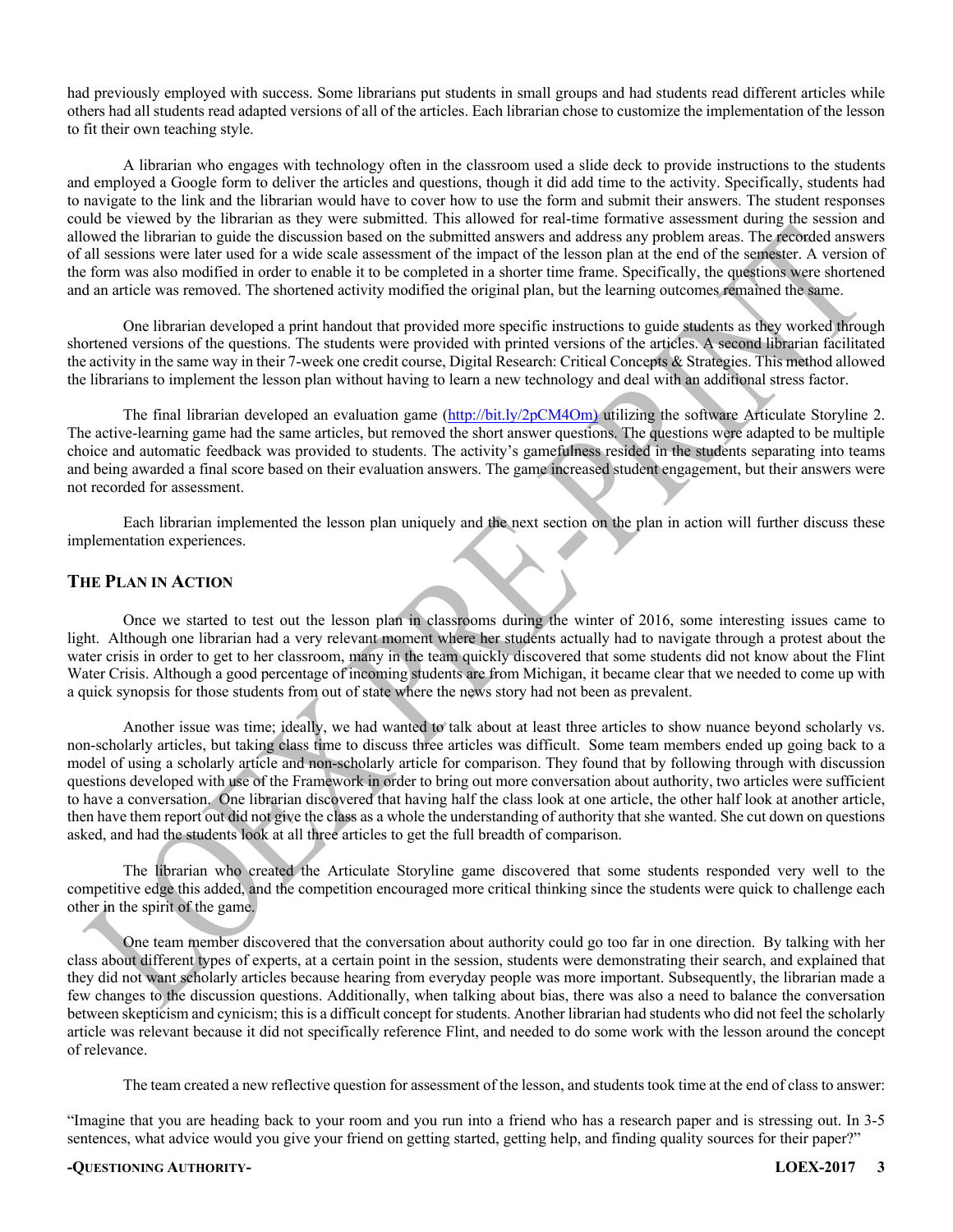Students responded enthusiastically to the scenario, writing about determining bias of a source, and making sure to find multiple perspectives. One librarian talked in her class about wanting different sources to add different voices to the narrative, and had a student write:

"First, scour academic journals and books to arrive at a general background and starting point on their topic. Then, narrow down academic sources to arrive at specific sources that add to their argument. Finally, broaden their source search to find sources that add a narrative feature to their paper."

# **FUTURE STEPS**

We have discussed the need to look at all the Frames and look at other aspects of our lessons that we could improve by looking through the Framework lens. However, time to collaborate together on these lesson plans is difficult to find. We have also discussed that we came together on the Authority Frame because the language of that particular Frame really spoke to our team. The other Frames have not captured our interest in the same way.

Whether we continue this same type of process to develop lessons around the Framework, going through this process once was very worthwhile. We all agree that taking the time to do a deep dive into one Frame made us mindful of the other Frames and has had a positive impact overall on our teaching.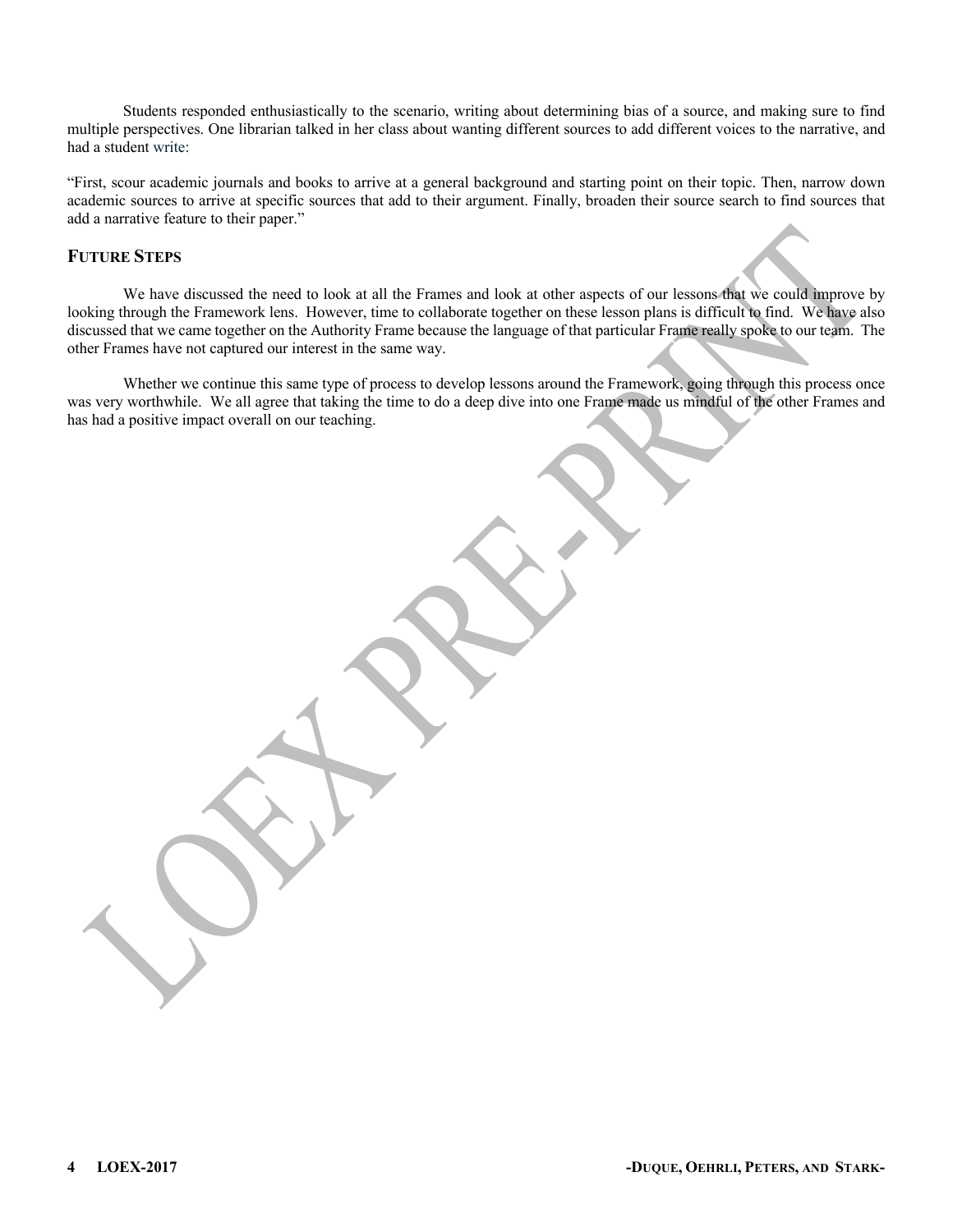# **REFERENCES**

Association of College and Research Libraries. (2015, February). *Framework for information literacy for higher education*. Retrieved from http://www.ala.org/acrl/sites/ala.org.acrl/files/content/issues/infolit/Framework\_ILHE.pdf

For more about the project, see our website at https://sites.google.com/umich.edu/loex2017